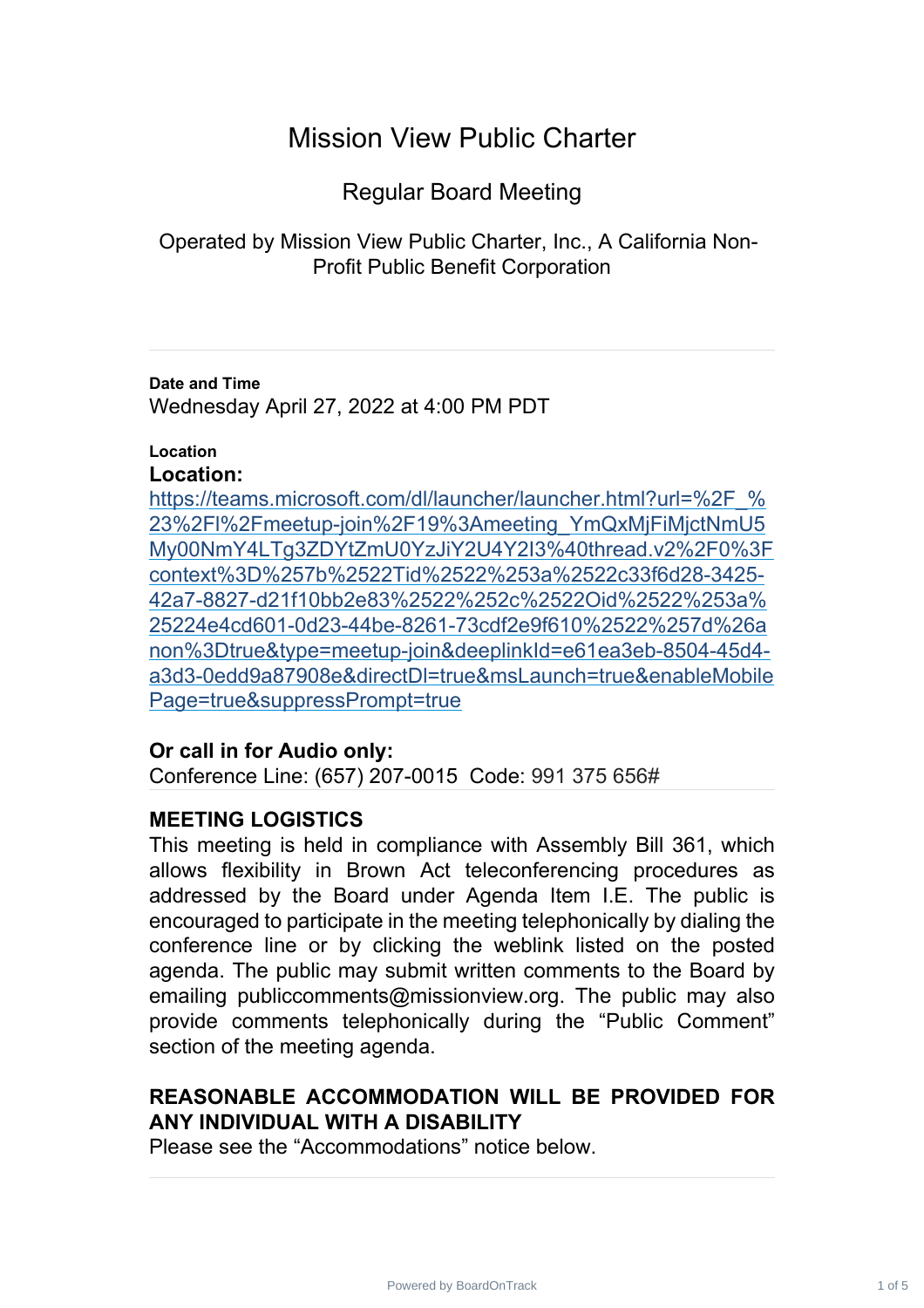| Agenda                                                                                                                                                                                                                   | <b>Purpose</b>            | <b>Presenter</b>         | <b>Time</b> |
|--------------------------------------------------------------------------------------------------------------------------------------------------------------------------------------------------------------------------|---------------------------|--------------------------|-------------|
|                                                                                                                                                                                                                          |                           |                          |             |
| I. Opening Items                                                                                                                                                                                                         |                           |                          | 4:00 PM     |
| <b>Opening Items</b>                                                                                                                                                                                                     |                           |                          |             |
| A. Call the Meeting to Order                                                                                                                                                                                             |                           | John<br>Dortch           |             |
| <b>B.</b> Roll Call and Establishment of<br>Quorum                                                                                                                                                                       |                           | John<br>Dortch           |             |
| Members of the Board Roll Call and Establishment of Quorum<br>John Dortch, Board President<br>Mark Hershey, Board Secretary<br>Gino Pomilia, Board Member<br>Michael Adams, Board Member<br>Joan Sodergren, Board Member |                           |                          |             |
| <b>C.</b> Pledge of Allegiance                                                                                                                                                                                           |                           | John<br>Dortch           |             |
| <b>D.</b> Staff Introductions                                                                                                                                                                                            |                           | John<br>Dortch           |             |
| At this time, staff members will be invited to state their names and titles.                                                                                                                                             |                           |                          |             |
| E. Adopt Resolution Continuing<br>Board of Directors' Authority to Hold<br>Virtual or Teleconference Meetings<br><b>Pursuant to Assembly Bill 361</b>                                                                    | Vote                      | <b>Jeff</b><br>Martineau |             |
| F. Approve Agenda for the April 27,<br>2022, Regular Public Meeting of the<br><b>Board of Directors</b>                                                                                                                  | Vote                      | John<br>Dortch           |             |
| <b>G.</b> Approve Minutes of the March 7,<br>2022, Regular Public Meeting of the                                                                                                                                         | Approve<br><b>Minutes</b> | John<br>Dortch           |             |

## **II. Consent Agenda**

Board of Directors

*All items listed under consent agenda are considered by the Board to be routine and consistent with approved policies and practices of the Charter School. The Board will be asked to approve all of the consent agenda items by a single vote unless requested by a Board member to be discussed and considered for action separately.*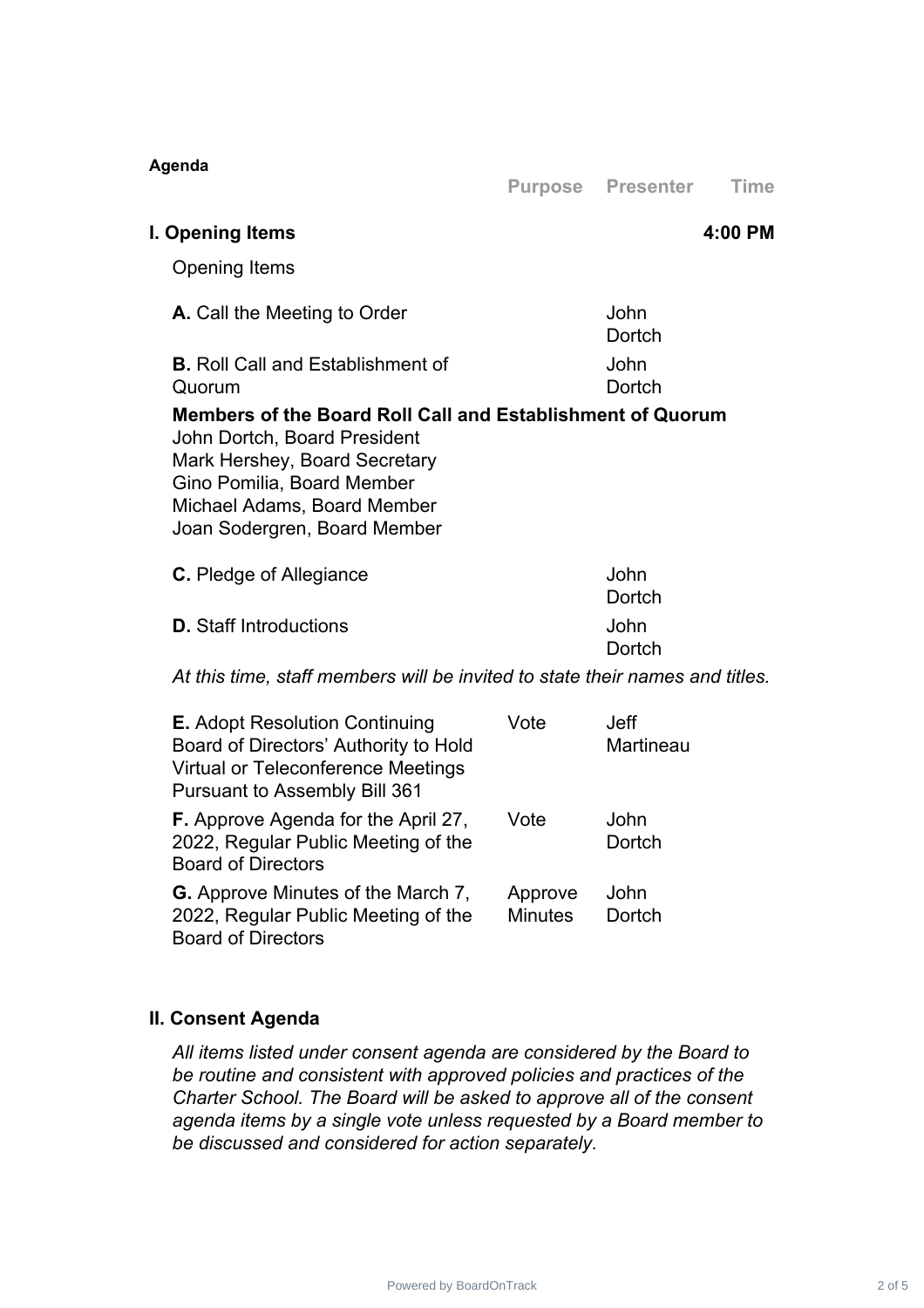|                                |      | <b>Purpose Presenter</b> | Time |
|--------------------------------|------|--------------------------|------|
| <b>A.</b> Consent Agenda Items | Vote | John.                    |      |
|                                |      | Dortch                   |      |
|                                |      |                          |      |

- 1. The Board will be asked to approve the 2022-2023 Parent-Student Handbook
- 2. The Board will be asked to approve the revised Employee Handbook
- 3. The Board will be asked to approve the revised COVID-19 Plan for Resuming In-Person Instruction, an addendum to the school's Health and Safety Plan

#### **III. Public Comment**

*At this time, members of the public may address the Board on any item within the subject matter jurisdiction of the Board, whether or not the item is on the agenda, by dialing the teleconference line or by clicking the weblink listed on the posted agenda. The time allotted per presentation will not exceed three (3) minutes, except in the case where a member of the public utilizes a translator, in which case the time allotted will not exceed six (6) minutes. In accordance with the Brown Act, no action may occur at this time, but it is the Board's prerogative to hold a brief discussion, provide information to the public, provide direction to staff, or schedule the matter for a future meeting.*

| <b>A.</b> Public Comment | <b>FYI</b> | John   |
|--------------------------|------------|--------|
|                          |            | Dortch |

#### **IV. School Reports and Information**

| A. Area Superintendent Update                                                                                                                                                                                      | <b>FYI</b> | Michelle<br><b>Berry</b> |
|--------------------------------------------------------------------------------------------------------------------------------------------------------------------------------------------------------------------|------------|--------------------------|
| <b>B.</b> Principal Update                                                                                                                                                                                         | <b>FYI</b> | Sharon<br>Smyth          |
| C. CDE Notification of 2020-21<br><b>Annual Determination Pursuant to</b><br>the Individuals with Disabilities<br>Education Act and Selection for 2022<br><b>Special Education Monitoring</b><br><b>Activities</b> | <b>FYI</b> | Connie<br>Petit          |
| <b>D.</b> Area Superintendent Performance<br>Review Timeline Update for the<br>2021-2022 School Year                                                                                                               | <b>FYI</b> | Jeff<br>Martineau        |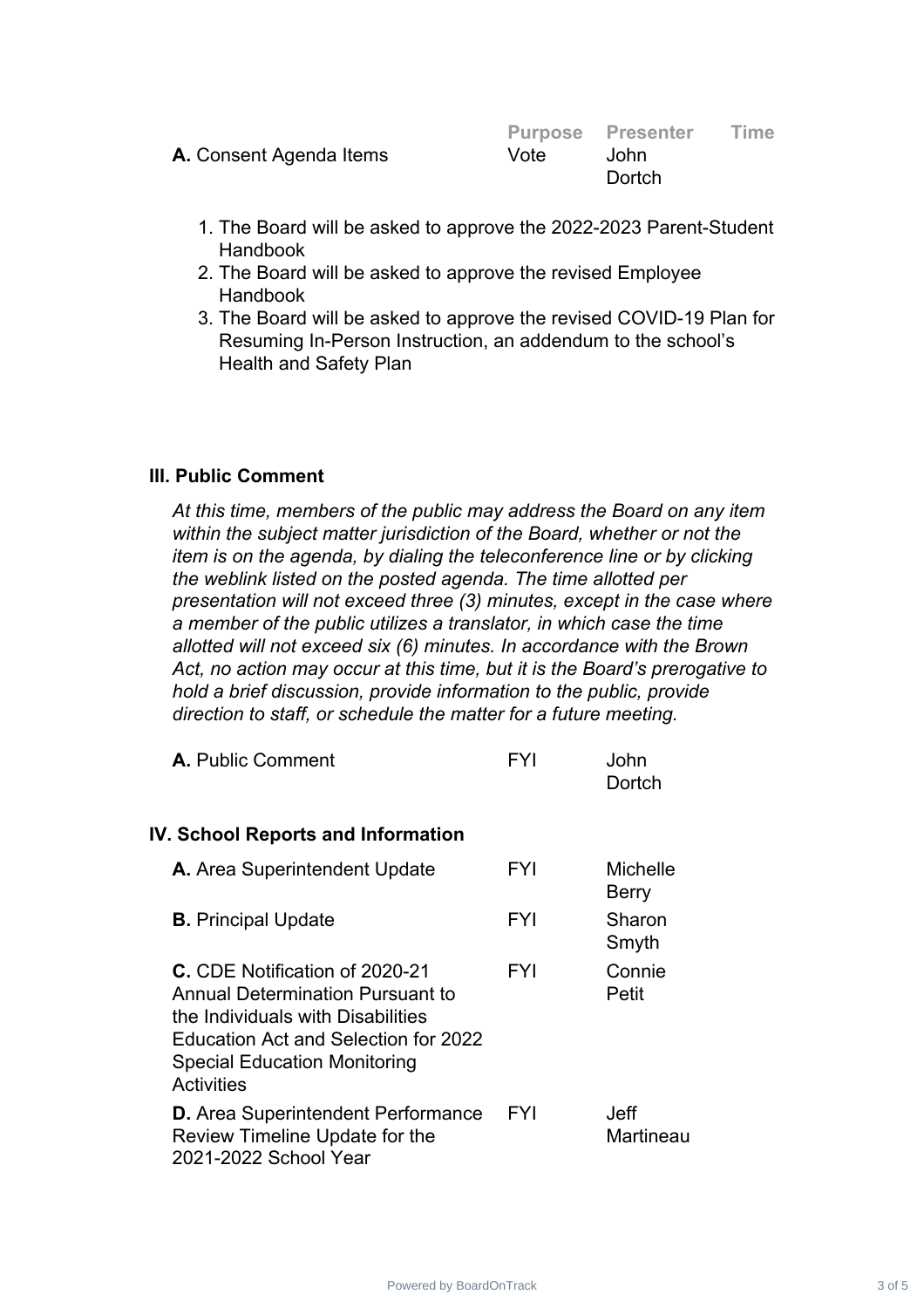#### **V. Action Items**

| <b>A.</b> The Board will be asked to<br>approve the revised Charter School<br><b>Accounting Manual</b>                                                                                                                                                                                              | Vote | Guita<br>Sharifi                |
|-----------------------------------------------------------------------------------------------------------------------------------------------------------------------------------------------------------------------------------------------------------------------------------------------------|------|---------------------------------|
| <b>B.</b> The Board will be asked to<br>approve the Declaration of Need<br>(DON) forms as a prerequisite to the<br>issuance of an emergency permit<br>and/or limited assignment permit for<br>teachers at the School for the 2022-<br>2023 School Year per California<br>Code of Regulations §80026 | Vote | <b>Michelle</b><br><b>Berry</b> |

#### **VI. Additional Corporate Officers and Board Members' Observations and Comments**

| <b>A.</b> Observations and Comments                         | FYI  | .John<br>Dortch |
|-------------------------------------------------------------|------|-----------------|
| VII. Closing Items                                          |      |                 |
| A. Next Regular Board Meeting<br>Date: May 18, 2022, 4:00pm | FYI  | John<br>Dortch  |
| <b>B.</b> Adjourn Meeting                                   | Vote | .John<br>Dortch |
|                                                             |      |                 |

**Accommodations.** All meetings of the Board of Directors are held in compliance with the Americans with Disabilities Act of 1990. Requests for disability-related modifications or accommodations, or translation services, in order to enable all individuals to participate in the Charter School's open and public meetings shall be made by contacting Soliman Villapando at (661) 272-1225 at least twenty four (24) hours before the scheduled meeting.

**Non-Discrimination**. The Charter School prohibits discrimination, harassment, intimidation, and bullying based on the actual or perceived characteristics of disability, gender, gender identity, gender expression, nationality, national origin, ancestry, race or ethnicity, color, religion, sex, sexual orientation, immigration status, potential or actual parental, family or marital status, age, or association with an individual who has any of the aforementioned characteristics, or any other basis protected by federal, state or local law.